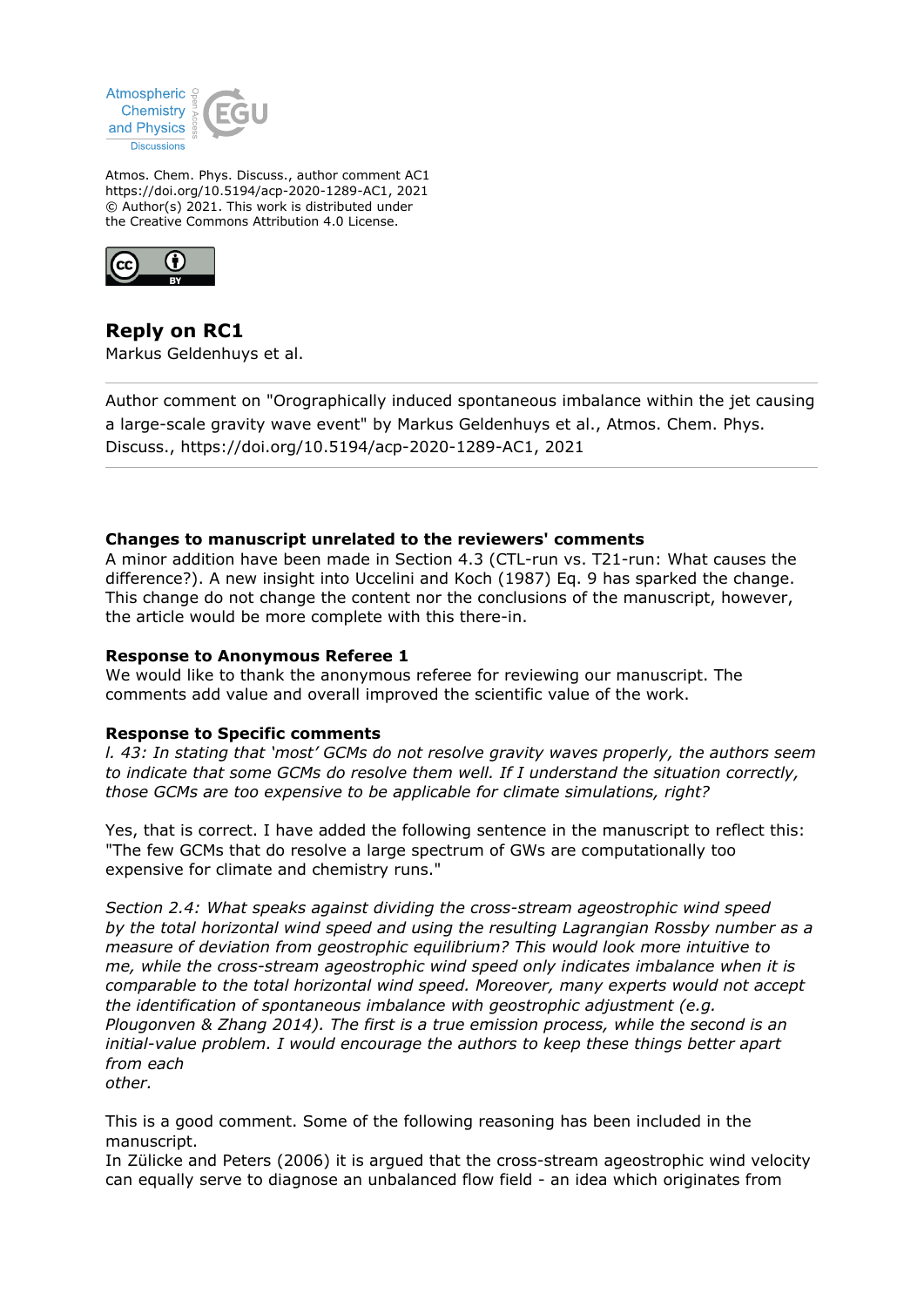quasi-geostrophic theory tracing back to Koch and Dorian (1988). Later, Mirzaei et al. (2014) use a threshold for the cross-stream ageostrophic wind speed. They go further in saying that this is comparable to using an ageostrophic Rossby number for selection of flow components which are faster than the Coriolis parameter (\$f\$). Further, their approach has less 'noise' than simply using the ageostrophic Rossby number. In our study, a similar more noisy dataset is obtained when using the cross-stream Lagrangian Rossby number.

The following has not included in the manuscript:

Using ERA5 data to illustrate the effect in our study, Figures 1 and 2 (attached here) show similar results for the cross-stream ageostrophic wind and the cross-stream Lagrangian Rossby number. The cross-stream Lagrangian Rossby number covers a larger region and is noisier than the cross-stream ageostrophic wind, but both show unbalanced flow within the same region.

Figure 1: Cross-stream ageostrophic wind calculated at 350hPa from ERA5 data. The top left panel starts on the 9th of March 2016 at 18:00 UTC and continues in a 6hrly timestep to 11th at 00:00 UTC. Data was only plot where the total wind speed was greater than 20  $\text{ms}^{-1}$  and for cross-stream ageostrophic wind values less than 5 ms<sup>-1</sup>.

Figure 2: Same as for Fig. 1 for the variable Cross-stream Lagrangian Rossby number.

*Ls. 227-228 and table 1: Where in table 1 do I see a vertical wavelength? Or is this lambda\_y? But then the caption would be incorrect.*

Thank you this slipped through! This has been corrected to lambda\_z.

*l. 269: How does a decrease in stability lead to a decrease in the vertical wavenumber? Is it not the other way round? At constant intrinsic phase velocity one would have N/m constant, with m the vertical wavenumber. This is for the mid-frequency range, but I would assume this is not changed substantially if the intrinsic frequency is close to f?*

A wave duct is formed when a more stable layer is sandwiched between two less stable layers. Wind speed and stability is known to be responsible for creating a wave duct. Although the wave duct is not strong enough to reflect the wave downwards (as discussed in Section 3.1 in the manuscript), a little energy will still be lost. This is what we wanted to touch on, but we see we did not bring this message across.

However, you make a valid point that a decrease in stability leads to an increase in vertical wavelength. (I assume you meant vertical wavelength in your comment and not vertical wavenumber as is written. A decrease in stability will cause a decrease in vertical wavenumber.) Hence, I decided to avoid confusion and update the text accordingly.

*l. 10: the the is one the too much.* This has been resolved.

## **References**

S. E. Koch and P. B. Dorian, 1988: A mesoscale gravity wave event observed during COOPE. Part III: Wave environment and probable source mechanisms., Monthly Weather Review, Vol 116, 2570-2592, 10.1175/1520-0493(1988)116<2570:AMGWEO>2.0.CO;2

M. Mirzaei, C. Zülicke, A.R. Mohebalhojeh, F. Ahmad-Givi, F. and R. Plougonven, 2014: Structure, Energy and Parameterization of Inertia-Gravity Waves in Dry and Moist Simulations of a Baroclinic Wave Life Cycle, Journal of Atmospheric Sciences, Vol 71, pp. 2390-2414, 10.1175/JAS-D-13-075.1